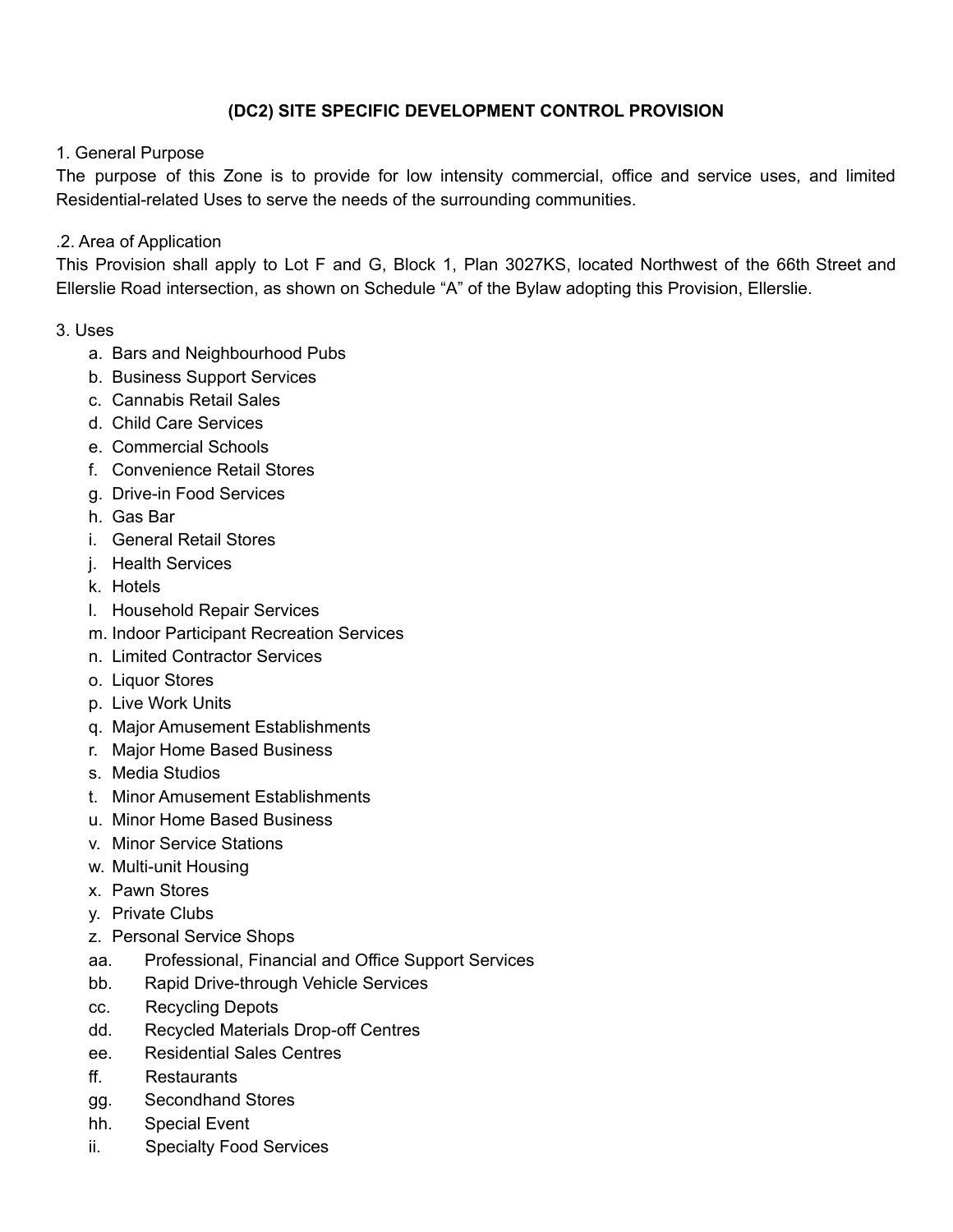- jj. Supportive Housing
- kk. Urban Gardens
- ll. Urban Indoor Farms
- mm. Urban Outdoor Farms
- nn. Veterinary Services
- oo. Fascia On-premises Signs
- pp. Freestanding On-premises Signs
- qq. Major Digital Signs
- rr. Minor Digital On-premises Signs
- ss. Projecting On-premises Signs
- tt. Temporary On-premise Signs
- uu. Vehicle Parking
- 4. Development Regulations for Uses
	- a. The development shall be in general accordance with Appendix I.
	- b. The maximum Floor Area Ratio shall be 2.0.
	- c. The maximum building Height shall not exceed 12.0 m, except where a development includes Multi-Unit Housing above a first Storey used for commercial purposes, the maximum building Height shall be 16.0 m.
	- d. A minimum Setback of 3.0 m shall be required along Ellerslie Road SW.
	- e. A minimum Setback of 3.0 m shall be required along the Rear and Side Lot Lines.
	- f. No parking, loading, storage, trash collection, outdoor service or display area shall be permitted within a Setback. Vehicular parking, loading, storage and trash collection areas shall be located to the rear or sides of the principal building and shall be screened from view from any adjacent Sites, and public roadways in accordance with the provisions of the Zoning Bylaw. If the rear or sides of a Site are used for parking, an outdoor service or display area or both, and abut a Residential Zone, such areas shall be screened in accordance with the provisions of the Zoning Bylaw.
	- g. The maximum Floor Area per business shall be 2,500 m2 and must comply with the following:
		- a. Bars and Neighbourhood Pubs and Restaurants shall not exceed 240 m2 of Public Space; and
		- b. Specialty Food Services shall not exceed 120 m2 of Public Space.
	- h. All mechanical equipment, including roof mechanical units, shall be concealed by screening in a manner compatible with the architectural character of the building or concealed by incorporating it within the building.
	- i. Any business premises or multiple occupancy building having a Floor Area greater than 2,000 m2 or a single wall length greater than 20.0 m that is visible from a public road, shall comply with the following criteria:
		- a. The roof line and building façade shall include design elements and add architectural interest; and
		- b. Landscaping adjacent to exterior walls shall be used to minimize the perceived mass of the building and to create visual interest.
	- j. The following regulations shall apply to Multi-unit Housing developments:
		- a. Multi-unit Housing shall be permitted only in buildings where the first Storey is primarily used for commercial purposes;
		- b. The housing component shall have access at ground level, which is separate from the access for the commercial premises;
		- c. Amenity Area shall be provided in accordance with this Bylaw;
		- d. The maximum Floor Area Ratio of Multi-unit Housing shall be 1.5.
	- k. Notwithstanding Section 85(2) of this Bylaw, Liquor Stores shall be permitted on the Site, provided that: